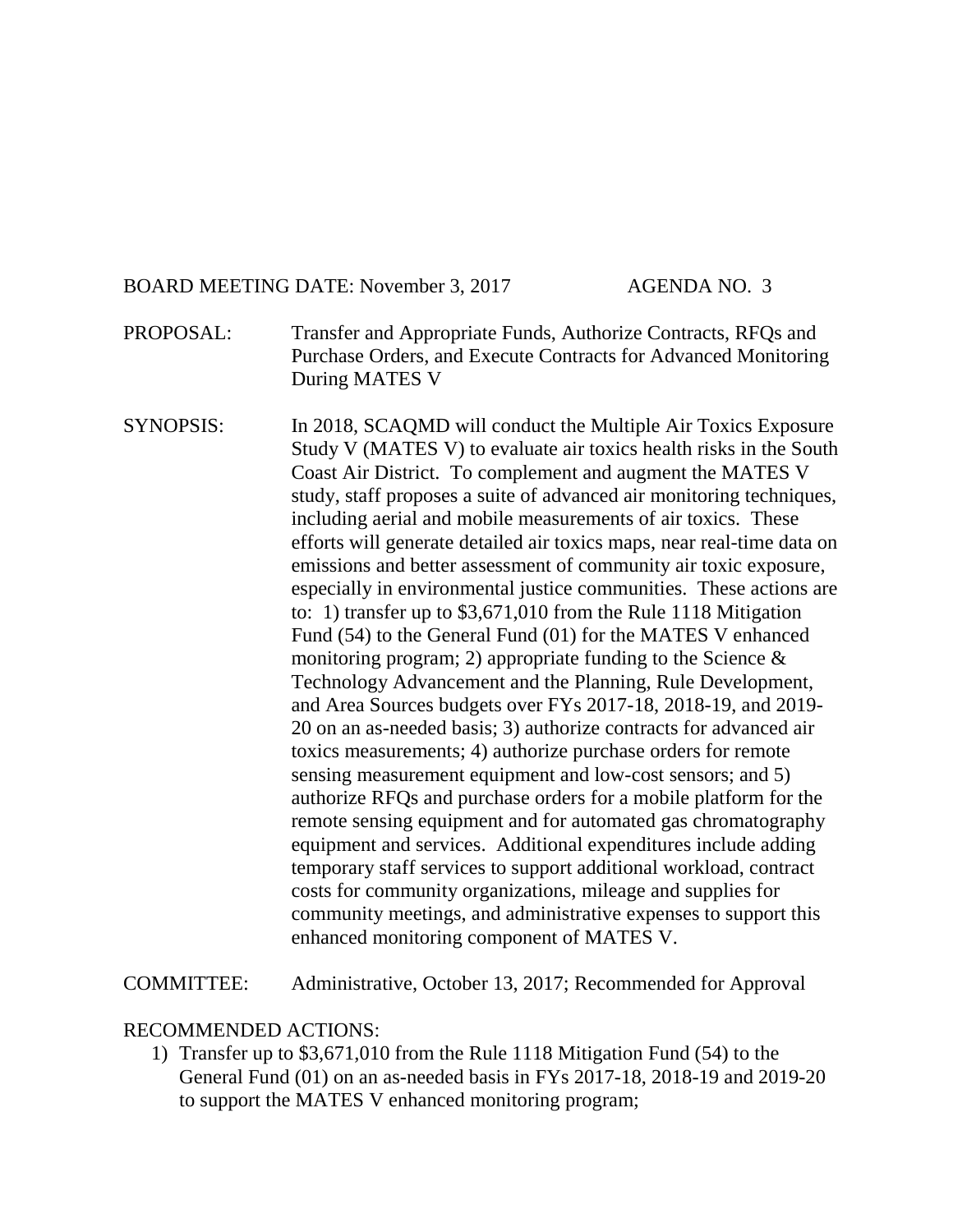- 2) Appropriate up to \$3,671,010 to the Science & Technology Advancement and the Planning, Rule Development and Area Sources budgets to procure the resources needed to complete the MATES V enhanced monitoring program, which are shown in the attachment, on an as-needed basis in FY 2017-18, 2018- 19 and 2019-20;
- 3) Authorize the Executive Officer to execute contracts for advanced air toxics measurements with the following entities to be funded as needed from the Science and Technology Advancement's FY 2017-18, 2018-19 and 2019-20 Budget:
	- a. The Regents of the University of California, Los Angeles for an amount not to exceed \$880,000 to implement an "Optical Tent" system at one refinery
	- b. Aerospace Corporation for an amount not to exceed \$192,000 to conduct Hyperspectral Thermal-Infrared Imaging using aircraft flights and analyze air toxics data for large areas within the South Coast Air Basin
	- c. Qsense, Inc. for an amount not to exceed \$700,000 to deploy a network of air quality sensors in a community near a petroleum refinery, conduct community outreach, and manage the resulting data;
- 4) Authorize the Procurement Manager to issue purchase orders for advanced air toxics monitoring equipment and low-cost sensors with the following entities to be funded from the Science and Technology Advancement's FY 2017-18 and 2018-19 Budget:
	- a. FluxSense, Inc. for an amount not to exceed \$1,300,000 for the purchase of remote sensing measurement equipment, related services and supplies
	- b. PurpleAir for an amount not to exceed \$21,250 for the purchase of air pollution sensors;
- 5) andAuthorize the Procurement Manager, in accordance with SCAQMD Procurement Policy and Procedure, to issue the following solicitations and purchase orders for:
	- a. The purchase of a mobile platform for the remote sensing equipment, in an amount not to exceed \$110,000
	- b. The purchase, installation, and operation of an automated gas chromatograph, pre-concentrator, and associated instrumentation, in an amount not to exceed \$300,000.

Wayne Nastri Executive Officer

PF:JKG:as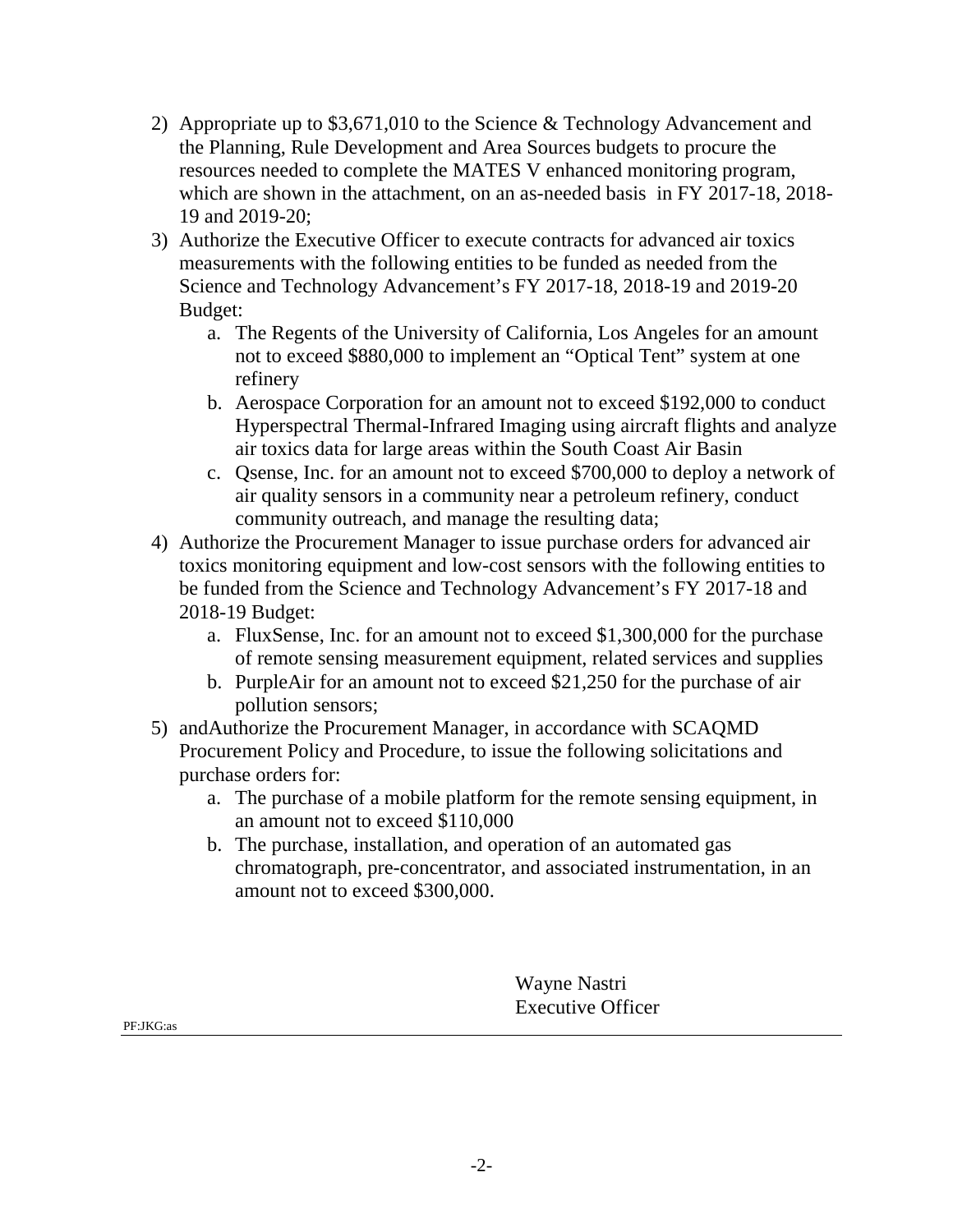### **Background**

The Multiple Air Toxics Exposure Study (MATES) study provides unique information on air toxics and their associated health risks based on long-term monitoring at ten fixed locations throughout the South Coast Air Basin (Basin) and a detailed emissions inventory and modeling analysis. The first MATES study was conducted in 1987, and the MATES program continues to be an important component of SCAQMD's environmental justice (EJ) initiatives. Beginning in January 2018, the SCAQMD will conduct the fifth MATES study over a one-year period. Results from this study will provide an assessment of trends in air toxics levels.

Pilot projects conducted by SCAQMD over the past few years highlighted the powerful capabilities of new optical remote sensing technologies (e.g. FluxSense project) and low-cost sensors (e.g. AQ-SPEC project). These technologies have been demonstrated in a number of SCAQMD special monitoring projects, and MATES V presents a unique opportunity to deploy these technologies to create more refined air toxic exposure maps and provide near real-time air quality data to the community. To help inform the localscale monitoring studies, and to ensure that the local-scale data is useful to that local community, a community engagement component is included in this effort as well. SCAQMD staff and the Technical Advisory Group have discussed options for enhanced monitoring and/or modeling efforts as part of MATES V. There was broad-based support for providing more detailed air toxic information to people living in EJ communities.

The purpose of the MATES V fixed site monitoring is to characterize long-term regional air toxics levels in residential and commercial areas. The majority of the fixedsite monitoring is not intended to provide real-time data, nor target "hot spots" near major pollution sources. To complement and enhance the fixed site monitoring, the proposed work will apply advanced state-of-the-art monitoring technologies, low-cost sensor networks, and near real-time data and community engagement to conduct enhanced air toxics monitoring at local scales with a focus on EJ communities, especially those near refineries. The motivation behind this effort is to better characterize air toxics levels in highly impacted areas, to provide higher resolution air quality data, and to better understand emissions from petroleum refineries. The monitoring network and user integration will be designed using appropriate technology to suit the long-term goal of community empowerment and further SCAQMD's air pollution education endeavors. Lessons learned from this program will assist with future efforts that will also cultivate mutual trust between SCAQMD and local community members and organizations. These efforts will also provide the foundation for wider deployment of the next generation of monitoring technologies to address air quality challenges in the future.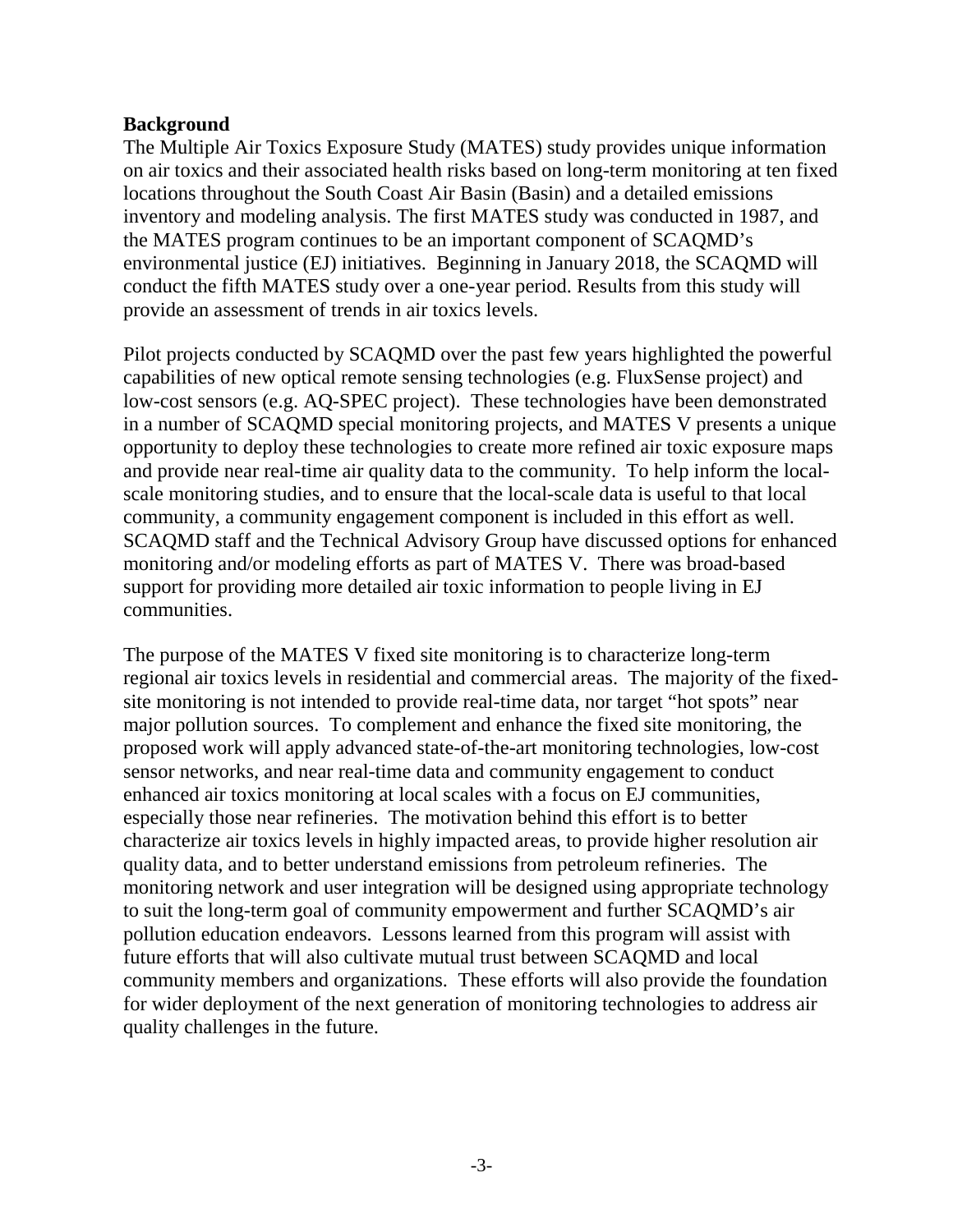New instrumentation and contracts for conducting the advanced air pollution measurements is required to complete this project. In addition, the project requires several contractors' unique expertise, equipment, and related technical support services. The current proposed budget includes a description of these resources. Additional costs include the costs of conducting several community meetings, funding support for community partners for their participation, transportation costs related to conducting community needs assessments, as well as administrative costs related to convening the MATES V Technical Advisory Group meetings (including travel costs for Advisory Group members and web-meeting technology services). Additional temporary staff services a required to operate field monitoring equipment.

## **Proposal**

To implement the enhanced and local-scale monitoring efforts for MATES V, and to obtain the necessary equipment and supplies, this action is to transfer and appropriate up to \$3,671,010 to the Science & Technology Advancement and the Planning, Rule Development and Area Sources budgets over FYs, 2017-18, 2018-19, and 2019-20 on an as-needed basis. Descriptions of the contracts and resource needs are provided below and in the attachment, along with the expected time frame for the expenditures. Individual contracts will be brought to the Board as needed, pursuant to the Procurement Policy.

This proposal is to conduct several different types of advanced air monitoring measurements to develop spatially detailed maps and near real-time data in EJ communities, with a focus on communities near refineries. The various advanced technologies and project components will complement and inform one another. The flight-based measurements will provide air toxics data across a large area, which will help guide the target areas for the ground-level mobile monitoring and sensor deployments. Local communities will be able to identify areas within their neighborhoods where air quality is a greater concern, and provide other local information on air pollution sources. This information will help with the design of the sensor network and the interpretation of the data. Measurements of refinery emissions and mobile measurements and sensor data in the nearby community will provide information on potential community impacts.

# Proposed Sole-Source Contracts

# *Aerospace Corporation*

Aerospace Corporation's Hyperspectral Thermal-Infrared Imaging is a state-of-the-art technology that utilizes aircraft flights to conduct air toxics measurements over a large area. This technology is suitable for conducting surveys over a large area, and is capable of measuring benzene, toluene, ethylbeneze and xylene (BTEX) compounds, and other air toxics, in addition to SO2, NOx. One of its main advantages is to identify potential emissions sources and hot spots that are otherwise difficult to discover with ground-based measurements. Aerospace Corporation has already been conducting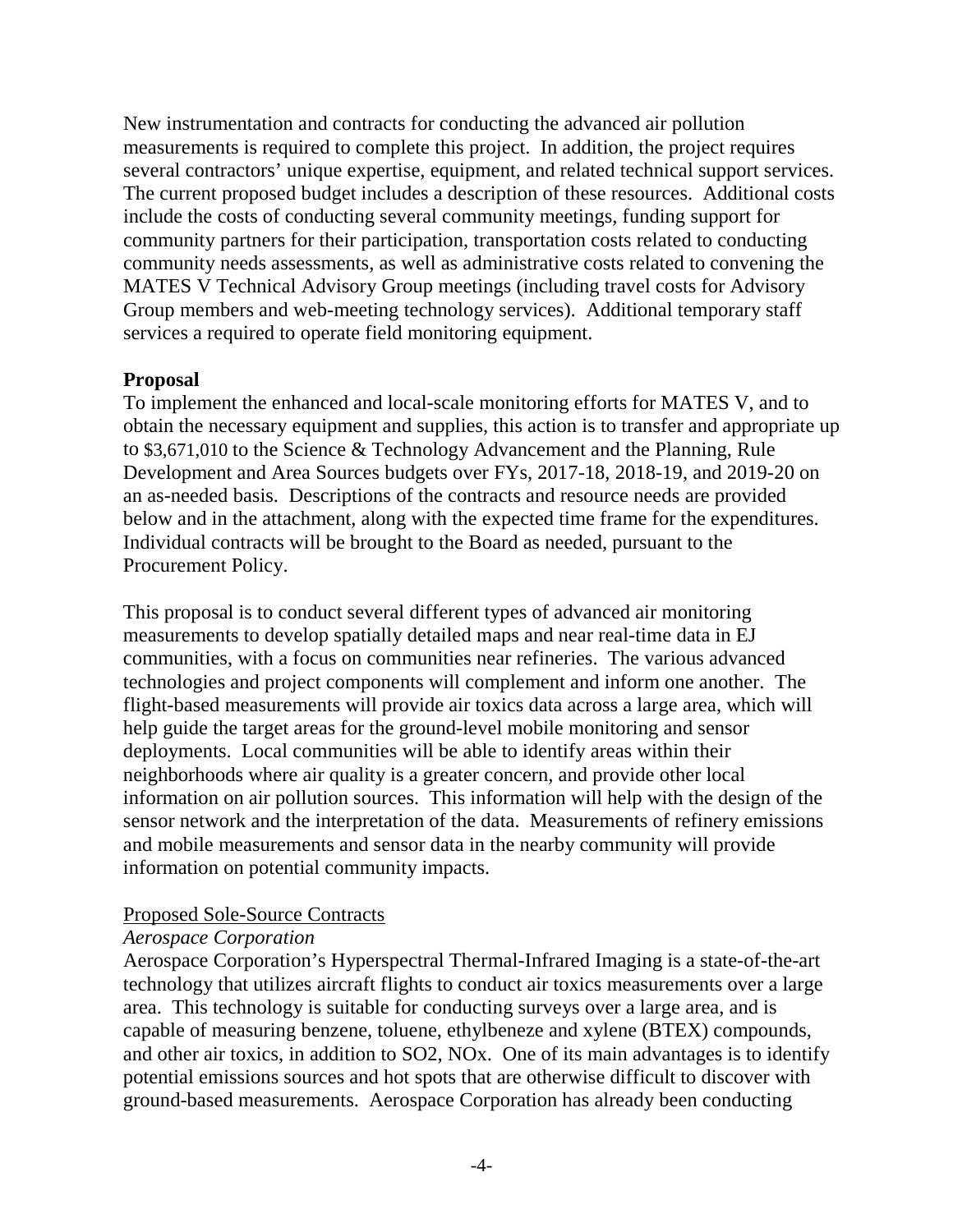flight-based measurements in the Basin for the past several years, including in the areas near the major petroleum refineries and EJ areas with facilities that are likely emitters of BTEX compounds. These flight measurements will also assist in the selection of locations for enhanced ground-based monitoring with low-cost sensors and mobile measurements using the FluxSense mobile laboratory. The data obtained from the flight-based measurements will enhance the analysis of traditional air toxics monitoring and emissions estimates in the Basin.

For the enhanced monitoring project, staff proposes to have Aerospace Corporation conduct an analysis of the flight-based measurements across large areas within the Basin. District staff will work with Aerospace Corporation on evaluating the data from these flight measurements alongside air toxics measurements conducted by SCAQMD through other efforts. If this work demonstrates that more current data is needed to evaluate emissions from refineries or other air toxics emissions sources, staff proposes to have Aerospace Corporation conduct one aerial measurement campaign in 2018, to include two flights for better measurement validation. To inform and complement the refinery-related monitoring, the flight areas will focus on the portions of Los Angeles County where the six major refineries are located, and their surrounding residential neighborhoods, which may contain other sources of air toxics. Flight-based measurements present a unique opportunity to measure many potential sources of VOCs that are otherwise very difficult to measure.

## *The Regents of the University of California, Los Angeles*

The "Optical Tent" concept proposes to use optical remote sensing technology for nearreal time monitoring of benzene, toluene, and xylene (BTX) emissions from a stationary source. The proposed application for the Optical Tent within the MATES V Enhanced Monitoring project is to conduct long-term monitoring within one of the six major refineries in the Basin. This unique technology operates 24 hours a day, seven days a week, and allows for the characterization of long-term emissions from a source, provides near real-time data to evaluate emissions at different times of day, and can also help identify leaks. The data provided by the Optical Tent, in conjunction with flight measurements, mobile measurements, sensor data and meteorological data, will help identify air toxics impacts to the nearby community.

A proposal for the Optical Tent for a refinery was obtained from Dr. Jochen Stutz, Professor of Atmospheric and Oceanic Sciences at the University of California, Los Angeles (UCLA). The proposed Optical Tent requires two long-path differential optical absorption spectrometer (LP-DOAS) instruments, which are operated on a continuous basis, and are fully automated and require no calibration. UCLA will provide the optical tent technology, as well as the installation and data analysis. The proposed project is expected to last two years, with the first six months for constructing and deploying the Optical Tent hardware, followed by 12 months of conducting measurements, and six months for data analysis and reporting of results.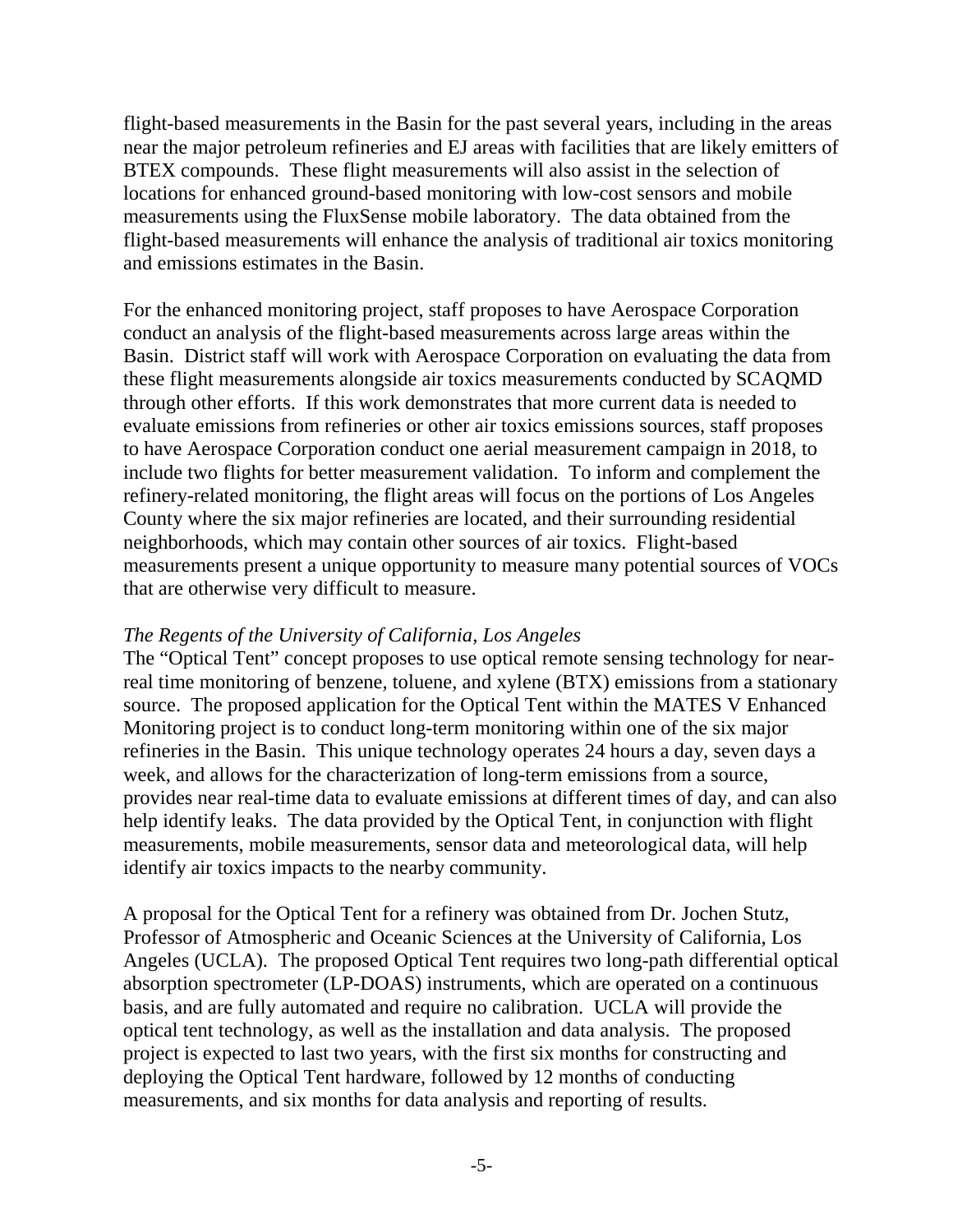### *Qsense, Inc.*

Qsense, Inc. will implement community outreach and deployment of a high-density network of sensors that measure VOCs, combustion byproducts and meteorological conditions. This network will be deployed in one EJ neighborhood located near a major refinery, in Wilmington, Carson, or Long Beach. The Qsense deployment includes three sets of measurements: 1) the ZooBox sensors, 2) S-Pod sensors, and 3) personal weather stations. These sensors will be connected to the Qsense platform, which is designed to aggregate, unify and analyze air quality and transport data. The ZooBox sensor is a real-time cellular-connected device for measuring combustion-related air pollutants, including sensors for PM 2.5/10, NOx, CO and CO2, barometric pressure, temperature and relative humidity. The "S-Pod" is a sensor for measuring VOCs, and has been evaluated as a low-cost technology for measuring leaks and emissions near oil and gas facilities. A total of 36 ZooBox sensors and 36 S-Pod sensors will be deployed.

Personal weather stations will measure minimum wind speed and direction, to better understand micro-meteorology in that local area. Twenty-five weather stations will be deployed at the same time as the ZooBox deployment. Qsense will also implement a user interface specific to the community where users can create an account, login and navigate geospatial/temporal data from all the sensors integrated in the deployment. Qsense will recruit volunteers in the community to help site and deploy sensors in residential areas and they will manage an online forum where community members can ask questions and receive answers regarding air quality. Trained community volunteers will have the opportunity to co-author summary material to present to local officials and agencies. The proposed project is expected to last 18 months, with the first six months for community outreach, volunteer recruitment, selection of locations, and preparing the hardware. The sensor network will be in operation for a 12 month period, beginning July 2018.

#### Proposed Sole-Source Purchase Orders

## *Mobile Community Surveys Laboratory (FluxSense, Inc.)*

This proposal is to purchase the FluxSense mobile laboratory to conduct mobile monitoring around major refineries in the Basin, in the communities near these refineries, and in other EJ areas selected for the low-cost sensor deployments. FluxSense, Inc. and District staff will conduct a comprehensive study to characterize and quantify total facility-wide emissions of methane, non-methane VOCs (i.e., alkanes, BTEX and alkenes), NOx, and SO2 using a mobile laboratory equipped with optical remote sensing and in-situ optical measurements around refineries. This technology will be used to characterize refinery emissions and identify leaks, to identify hot-spots and to provide insights on small-scale gradients. Measurements will be carried out at the fence-line of each of the major refineries in the Basin, as well as in the nearby communities to characterize community levels of the same compounds. The surveys around and near each refinery will be carried out on a monthly basis, over a 12 month period. The SCAQMD will work with the refineries and other local authorities to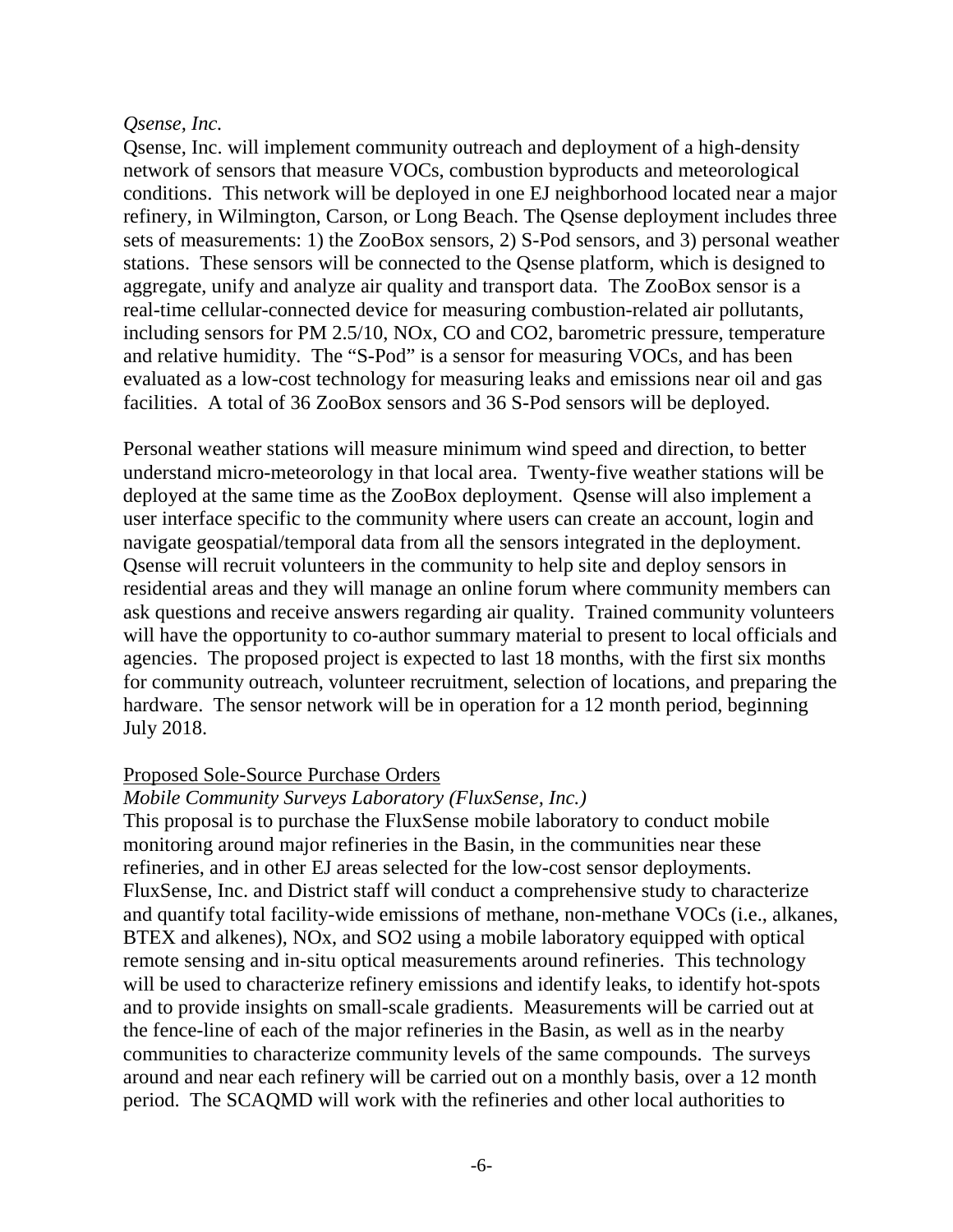facilitate the measurements. In addition, the FluxSense unit will be used in the communities selected for sensor deployment, to identify potential hot-spot areas where sensors could be deployed.

The purchased laboratory will include Solar Occultation Flux (SOF), Differential Optical Absorption Spectroscopy (DOAS) and Fourier Transformed InfraRed (FTIR) measurements on a mobile platform (a vehicle). This technology allows for concentration mapping and emissions flux measurements within a localized area. Other real-time instruments and sensors can be added to the platform as needed. Measurements will be complemented by wind data from ground wind sensors. This purchase order would include associated training, supplies, and some additional support services. However, this purchase order would not include the mobile platform where the equipment will be installed.

The FluxSense technology has previously been used to evaluate emissions from refineries and other petroleum sources in the Basin, including at the six major refineries. This system has proven useful to provide timely information to identify leaks at a facility, so that these air pollution impacts can be addressed promptly.

### *Sensor Network Deployments for Enhanced Community Monitoring*

Two types of sensor network deployments are proposed: 1) Purple Air sensors and 2) Qsense sensors. Each of these networks will be deployed in EJ communities within the Basin, including at least one community located near a major refinery. These sensor networks will provide a detailed map of how air pollutant levels vary within the community, and also provide near real-time information. The sensor deployments will last several months to one year in order to provide medium-to-long-term data.

Because the focus of these sensor networks is to provide detailed information relevant to the community's concerns, these sensor deployments will be conducted with community input and participation. The deployment and data collection of the Purple Air sensors will consist of a collaborative effort between SCAQMD staff and local organizations, while Qsense will independently deploy their sensors as described in a previously-scored proposal that was received through an RFP.

## *Purple Air – Low-Cost PM Sensors*

This proposal is to purchase 85 low-cost PM sensors from Purple Air. These sensors have been evaluated through SCAQMD's AQ-SPEC program, and are currently being used in SCAQMD's efforts funded by a U.S. EPA STAR grant to conduct community engagement and education efforts in communities across California. These sensors will be acquired as a sole-source purchase order and they will be used in the Community Engagement through Low-Cost Sensor Deployment effort described below.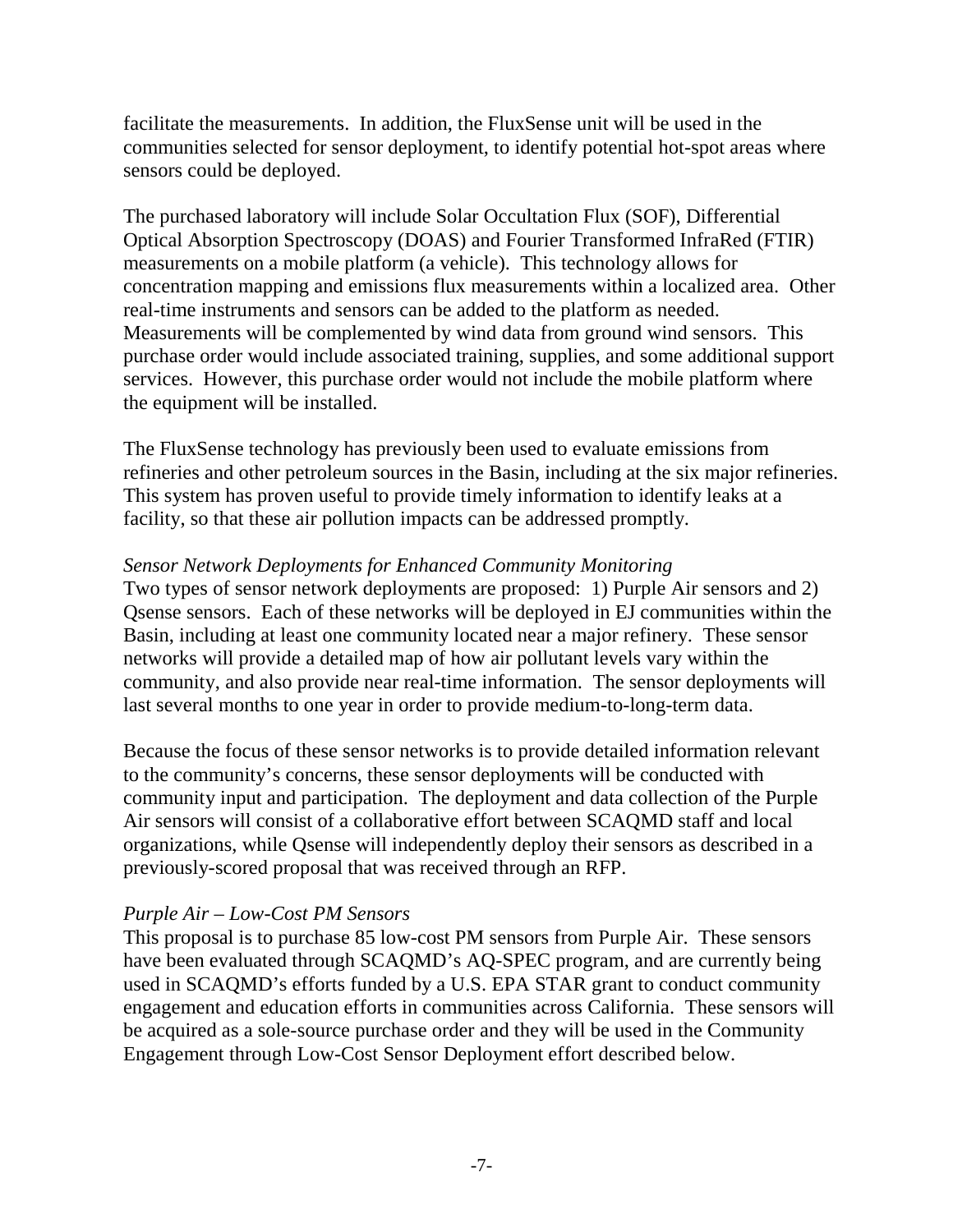### *Community Engagement through Low-Cost Sensor Deployment*

This proposal is to conduct community engagement with low-cost sensor networks in two residential communities in the Basin. The main purpose of this work is to engage the community and collect detailed information about potential hot spots and gradients within a community impacted by diesel truck traffic. The focus of this work is based on the previous MATES studies results, which show that diesel particulate matter is the major driver of air toxics health risk in the Basin. One selected community will be near the I-710 corridor, preferably near one of the MATES fixed site stations, and the second community will be in the Inland Empire, near warehouses with diesel truck traffic. The specific criteria for community selection will be discussed with the MATES V Technical Advisory Group.

Community engagement and participation is essential to deploy sensors in locations that will inform the local community about air pollution levels. Within each selected community, a local organization will be identified as a project partner. This organization will be tasked with conducting community outreach, recruiting 25-35 community members to participate in the sensor deployment, organizing and facilitating community meetings, helping with sensor maintenance and troubleshooting, as well as coordinating with SCAQMD in conducting the needs assessment and reporting back to the community. The community organization will also be responsible for managing and distributing a \$100 gift card to each participant upon completion of the project. Each community organization will receive \$40,000 for these efforts, which includes the cost of the gift cards.

Purple Air sensors will be used to measure PM2.5 levels in the community, and participants will keep the sensors once the project is completed. We propose to purchase 85 Purple Air sensors, with approximately 70 sensors to be distributed across two communities, and extra units to replace broken sensors. The sensors will be deployed for a 12 month period, starting approximately July 2018.

SCAQMD staff will collaborate with the organization to provide air quality and sensor training, troubleshoot hardware, conduct a needs assessment, gather feedback from the community on sensor data, and report information back to the community. In addition, the local organization will also cooperate with SCAQMD to organize regular meetings with community members, local businesses, and elected officials once sensor data is available. This will facilitate discussion between the District and neighborhood stakeholders to better understand the air quality concerns and brainstorm potential solutions based on health impacts and community feedback. A needs assessment, including a community bus tour, will be conducted to ascertain the community's highest priority air pollution concerns, and prioritize community improvement projects with a nexus to air quality. This phase will give SCAQMD staff an understanding of the community's perspective and will help with the development of practical, real-world solutions to address the community's concerns.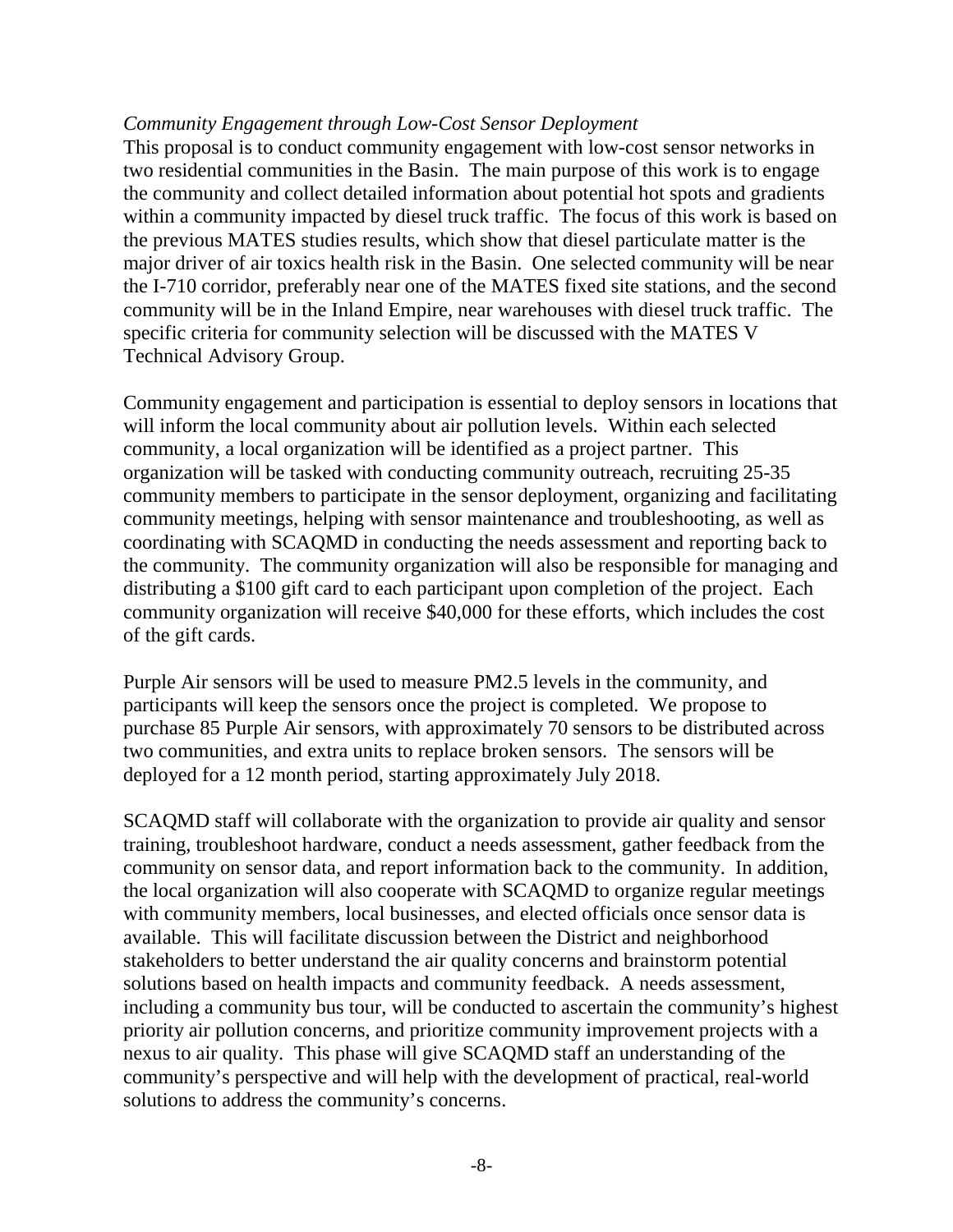Recurring meetings will be conducted in each of the two communities to complete this work. Interpretation services, AV equipment rental and food will be provided at each community meeting. Once the needs assessment is complete, SCAQMD staff will seek future resources to implement the highest priority community improvement projects. Because these sensor deployments would occur approximately July 2018 - June 2019, this proposal also includes extending the fixed-site monitoring at two MATES sites for an additional six months to coincide with this work, and other components of the proposed advanced monitoring. This budget includes temporary staff that are needed to conduct this additional fixed-site monitoring for six months.

This work will complement the work currently being conducted at SCAQMD through the U.S. EPA STAR grant, but will differ in the scope and target communities. This work also builds upon the Clean Communities Plan (CCP) pilot projects previously conducted by SCAQMD, as part of the EJ initiatives. Examples of community improvement projects conducted through the CCP pilots include home weatherization, auto-body shop equipment exchanges, and school filtration projects.

## Proposed Purchase through the RFQ Process

### *Mobile platform*

The mobile platform will be utilized to carry the FluxSense laboratory. The specific requirements for this vehicle are: three doors, seats for two passengers, a sunroof, and rear-wheel drive. An alternative-fueled or electric vehicle is advised to minimize interference from vehicle emissions and the on-board measurements.

## *Automated Gas Chromatography Monitoring*

An automated gas chromatograph (Auto-GC) analyzes and quantifies non-methane organic compounds and speciated VOCs (to include BTEX, and, preferably, the full EPA PAMS GC-FID target list). The proposed application of the Auto-GC monitoring in this project is to complement the low-cost VOC sensor network (Qsense, described above), by deploying traditional air toxics sampling in the same community where these sensors are deployed. Data from the Auto-GC monitoring will be compared to the data from the Qsense VOC sensors, to help interpret the sensor data. This equipment will be deployed beginning in July 2018 for a 12-month period, and provide hourly data on these pollutants.

## **Outreach**

In accordance with SCAQMD's Procurement Policy and Procedure, a public notice advertising the inviting bids will be published in the Los Angeles Times, the Orange County Register, the San Bernardino Sun, and Riverside County's Press Enterprise newspapers to leverage the most cost-effective method of outreach to the Basin. Additionally, bidders will be notified utilizing SCAQMD's own electronic listing of certified minority vendors.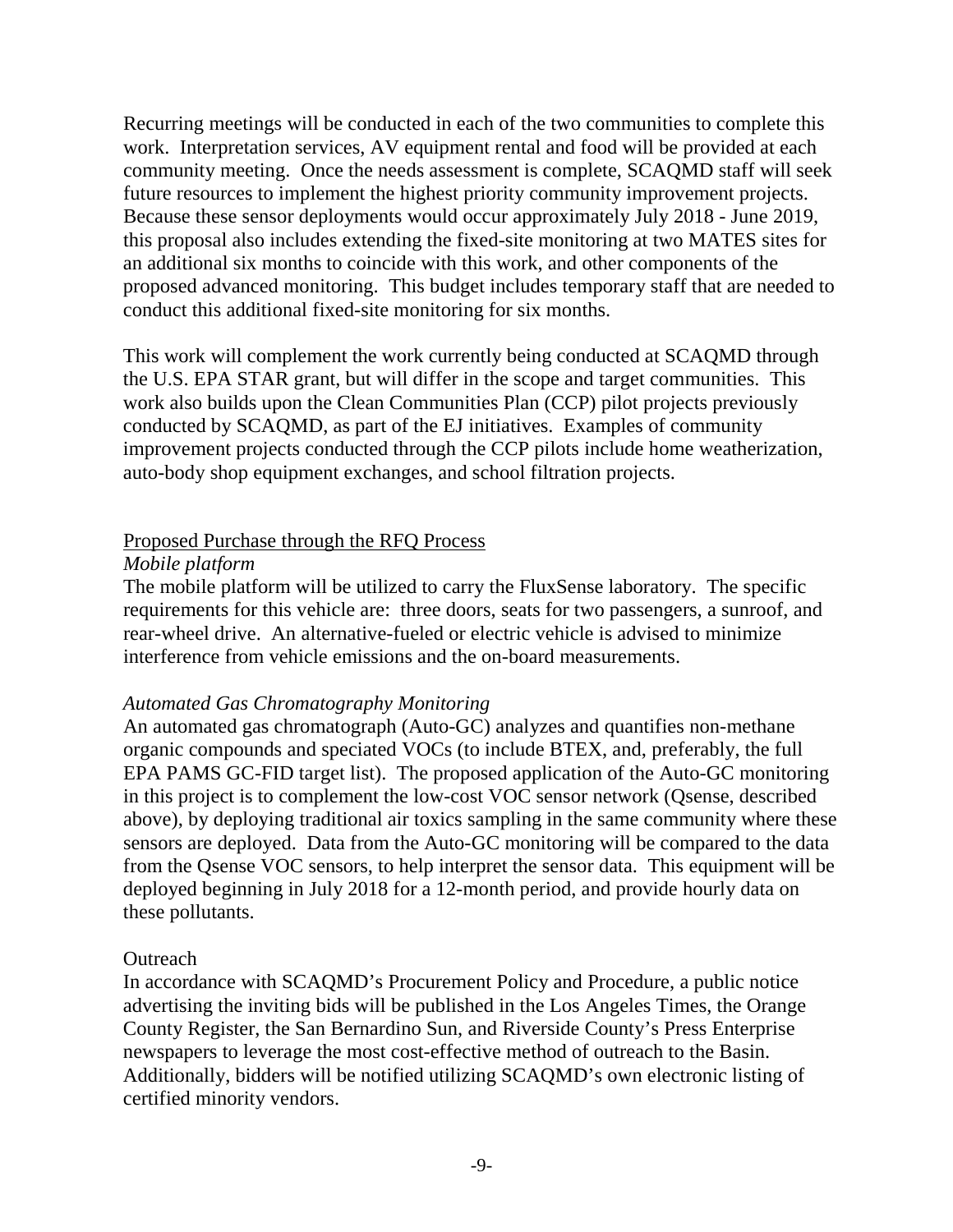### **Sole Source Justification**

Section VIII, B.2 of the Procurement Policy and Procedure identifies four major provisions under which a sole-source award may be justified.

The request for a sole-source contract with the Regents of the University of California, Los Angeles is made under Section VIII, B.2.c(1): The unique experience and capabilities of the proposed contractor or contractor team. Professor Jochen Stutz at UCLA is uniquely qualified because he is an expert in the investigation of the emissions, formation and chemical transformation of various trace gases in the atmosphere using UV-visible DOAS. He has over 20 years of experience in developing and deploying DOAS remote sensing instruments. His research group has had over two decades of experience with long-path Differential Optical Absorption Spectroscopy (LP-DOAS) and recently they showed in an SCAQMD funded demonstration project, as well as a project funded by Fish and Wildlife Service of the U.S. Department of the Interior, that state of the art LP-DOAS instruments are capable of measuring BTX at mixing ratios below one ppb in near real-time, every one to five minutes. These results have been published in a recent peer-reviewed manuscript in Atmospheric Environment. This method has also been recognized by the U.S. EPA in a recent rule on "Petroleum Refinery Sector Risk and Technology Review and New Source Performance Standards."

The request for a sole-source contract with Aerospace Corporation is made under Section VIII, B.2.c(1): The unique experience and capabilities of the proposed contractor or contractor team. Aerospace Corporation is the only entity in the United States that provides ground level emissions information through remote sensing from an airplane to its level of detail. Aerospace also has significant experience with this technology for the past several years and their ability to leverage existing staff resources, techniques, telecommunications, databases, and data processing and validation software developed for the previous effort. Aerospace Corporation was key in the development of the next-generation sensor which was recently used in test flights over California and Nevada, collecting data on industrial sites, agricultural areas, and other locations of interest.

The request for a sole-source contract with Qsense is made under Section VIII, B.2.c(1): The unique experience and capabilities of the proposed contractor or contractor team. The Qsense proposal was received through the RFP #2017-06 "Supplemental Environmental Project Fund – ExxonMobil Settlement" and received a technical score of 72.35, and a total score of 86.35. The top two proposals were selected for funding through RFP #2017-06 and awarded contracts. The Qsense proposal was ranked third and staff recommends including them in the proposed MATES V enhanced monitoring program because of their ability to deploy progressive high-density VOC sensors for real-time measurements and employ unique in-cloud calibration methods, as well as conduct community outreach.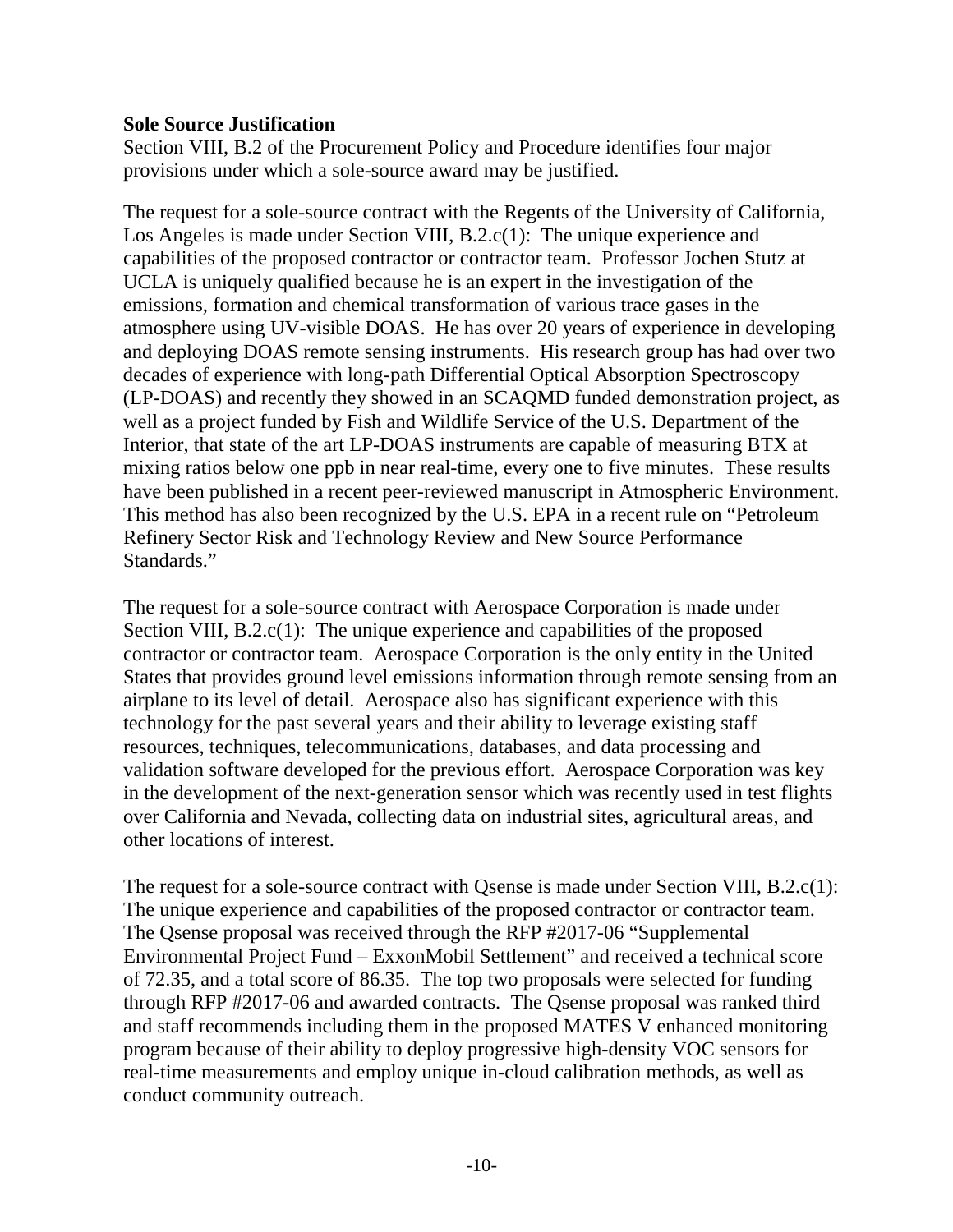The request for a sole-source purchase order with FluxSense, Inc. is made under Section VIII, B.2.c(2): The project involves the use of proprietary technology. FluxSense's proprietary SOF method is the only one on the market capable of performing mobile VOC measurements in real time and is ideal to fulfill the strict technical requirements of this study.

The request for a sole-source purchase order with Purple Air is made under Section VIII, B.2.d(6): Projects requiring compatibility with existing specialized equipment. Purple Air sensors are already being used as part of the existing U.S. EPA-funded STAR grant, titled "Engage, Educate and Empower California Communities on the Use and Applications of "Low-cost" Air Monitoring Sensors." To ensure comparability and compatibility with the sensor data from other concurrent efforts at the SCAQMD, we propose to use the same type of sensor in this enhanced monitoring effort.

## **Benefits to SCAQMD**

These advanced monitoring projects conducted during MATES V will provide SCAQMD and stakeholders with cutting-edge capabilities for quantifying air toxics levels in communities with high spatial resolution and near real-time data. This information will help improve emission inventory estimates by narrowing the gap between measured and reported fugitive emission levels from refineries. The monitoring and community needs assessment work will also inform the upcoming work through AB617 to develop community plans and conduct air toxics monitoring. The enhanced monitoring has the potential to discover previously unknown sources of air toxics, which could inform future regulatory activities. The results of this project will also serve as valuable information to better understand the impact of refineries and other sources on EJ communities in the Basin. Through community engagement, the enhanced monitoring efforts will serve as a means of collaboration between SCAQMD and local organizations. The study will provide additional information for the SCAQMD staff to better understand refinery emissions, and inform future efforts to reduce impacts on nearby communities.

## **Resource Impacts**

The Rule 1118 Mitigation Fund (54) will be used to fund the items listed in the attachment that total \$3,671,010 over a three-year project period. The Rule 1118 Mitigation Fund (54) as of September 2017 has a balance of \$22,671,988 excluding any Board actions that have not been encumbered.

## **Attachment**

Proposed Resources for Advanced Monitoring During MATES V